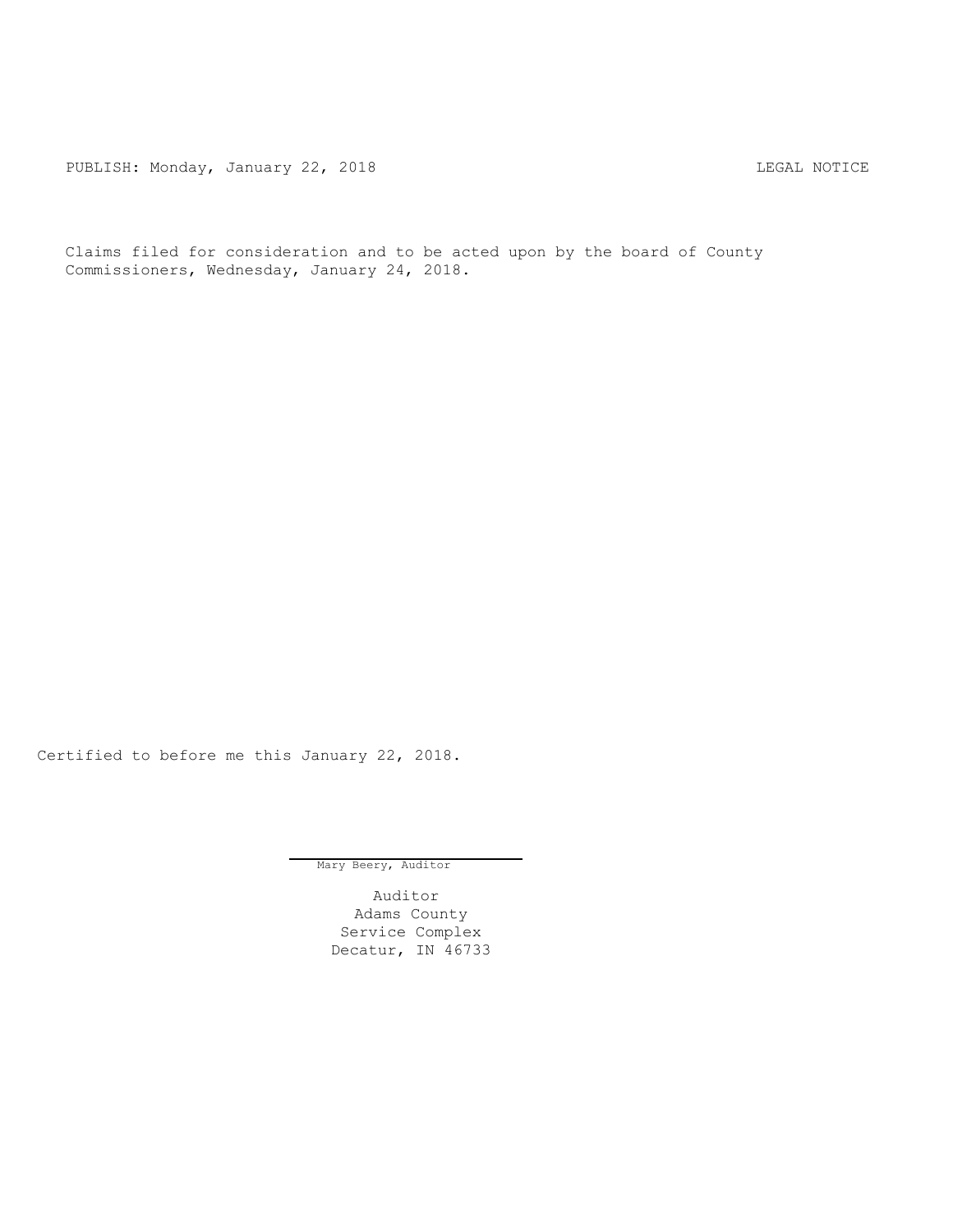

## **Claims Docket for Newspaper Adams County, Indiana**

## For Period: **12/28/2017** to **1/10/2018**

*313 W. Jefferson St. Decatur, IN 46733 (219) 724-2600*

## Date Claims to be Paid: **1/24/2018**

| <b>Vendor</b>                            | <u>Amount</u> | <b>Vendor</b>                            | Amount    |
|------------------------------------------|---------------|------------------------------------------|-----------|
| Adams Memorial Hospital                  | 8,075.00      | Axis Forensic Toxicology                 | 420.00    |
| Appraisal Research Corporation           | 8,950.26      | Aqua Blast Corp                          | 13.44     |
| Arnold Lumber Co., Inc.                  | 7.14          | AT & T Mobility                          | 829.26    |
| Berne Ready Mix                          | 7,846.74      | <b>Berne Police Department</b>           | 144.00    |
| Suburban Propane LP                      | 198.00        | Chet's Pest Control                      | 120.00    |
| Cintas Location #338                     | 120.21        | City Of Decatur                          | 2,118.79  |
| Computer Systems, Inc.                   | 48,900.00     | Decatur Daily Democrat                   | 262.41    |
| Decatur Police Department                | 3,696.00      | Downing & Glancy Funeral Home            | 500.00    |
| Geneva Police Department                 | 76.00         | Gordon Food Service                      | 1,292.93  |
| Hilty Engine Service                     | 22.86         | I.C.O. Training Fund                     | 4.00      |
| Indiana State Coroners Association       | 450.00        | Indiana State Police                     | 108.00    |
| Lehman Feed Mill                         | 3,630.57      | Mark S. Gresla, MD                       | 420.25    |
| Maumee River Basin Commission            | 11,272.00     | Monroe Water Department                  | 608.32    |
| Nena                                     | 137.00        | Piqua Repair Inc.                        | 675.00    |
| Selking International                    | 814.79        | St. Joseph Health Systems, LLC           | 523.95    |
| Top Supply Company LLP                   | 178.09        | West Payment Center                      | 695.93    |
| Imi Irving Material, Inc.                | 656.50        | Adams County Automotive Supply, Inc.     | 34.67     |
| Chris Krull                              | 119.99        | Purdue University                        | 913.44    |
| Assoc. of IN Prosecuting Attorneys, Inc. | 600.00        | Waste Management                         | 660.24    |
| B Secure Alarm Systems, Inc.             | 1,010.47      | B & K Hydraulics LLC                     | 255.00    |
| Indiana County Auditors' Association     | 750.00        | Indiana Recorders Association            | 504.26    |
| Geneva Municipal Utilities               | 42.94         | Zurcher's Best-One Tire & Auto Care, Inc | 1,709.78  |
| Detroit Salt Company LLC                 | 9,534.96      | Harvest Land Co-op                       | 27,991.07 |
| Koorsen Fire and Security, Inc.          | 50.00         | Adams County Truck Repair, Inc.          | 93.00     |
| David Lombard, PHD                       | 1,050.00      | Beth A. Webber                           | 5,858.00  |
| <b>Fastenal Company</b>                  | 131.79        | Adams County Sheriff's Department        | 228.00    |
| <b>ERS Wireless Communications</b>       | 1,704.23      | Michael G. Werling                       | 545.00    |
| Troyer's Market LLC                      | 2,269.47      | Kendall Electric, Inc.                   | 68.94     |
| <b>Uricks Trucking</b>                   | 590.00        | <b>ESRI</b>                              | 35,000.00 |
| Geneva Chamber of Commerce               | 75.00         | Barnes & Thornburg                       | 7,974.39  |
| Alpine Falls, Inc.                       | 22.97         | Deborah A. Schantz                       | 255.05    |
| <b>Stationair's Express</b>              | 177.39        | <b>Oriental Trading Company</b>          | 37.99     |
| Microvote General Corporation            | 12,000.00     | FlexPAC                                  | 417.26    |
| Indiana Clerk's Association              | 450.00        | RICOH USA, INC.                          | 86.78     |
| Commonwealth Engineers, Inc.             | 107.03        | Decatur Ace Hardware                     | 385.52    |
| First Response                           | 7.00          | O'Reilly Auto Parts                      | 9.93      |
| Corrisoft                                | 283.25        | Central Customer Charges                 | 187.23    |
| Adams County Community Corrections       | 304.50        | Eric D. Orr, Attorney                    | 480.00    |
| Attenti US Inc                           | 8,918.80      | Indigital Telecom                        | 4,312.87  |
| Priority Engineering, LLC                | 995.00        | Star Insurance Agency                    | 3,776.00  |
| John Deere Financial                     | 460.65        | Troyer Brothers, Inc.                    | 988.39    |
| Newegg Business                          | 88.51         | R.B.'s Body Shop                         | 1,281.00  |
| Forensic and Pathology Consultants, LLC  | 2,625.00      | Community Fiber Solutions, Inc.          | 3,618.88  |
| AccessLine Communications                | 206.66        | Wycom                                    | 524.25    |
| U.S. Aggregates Inc.                     | 4,235.84      | Kristina A. Nichols/Cans for CoPays      | 42.78     |
| RPM Machinery, LLC                       | 250.84        | Treasurer of State                       | 1,859.00  |
| Electronic Strategies, Inc.              | 14,274.50     | The Tower Clock Company                  | 600.00    |
| Mark Wynn                                | 14.97         | Helmer Inc.                              | 1,425.00  |